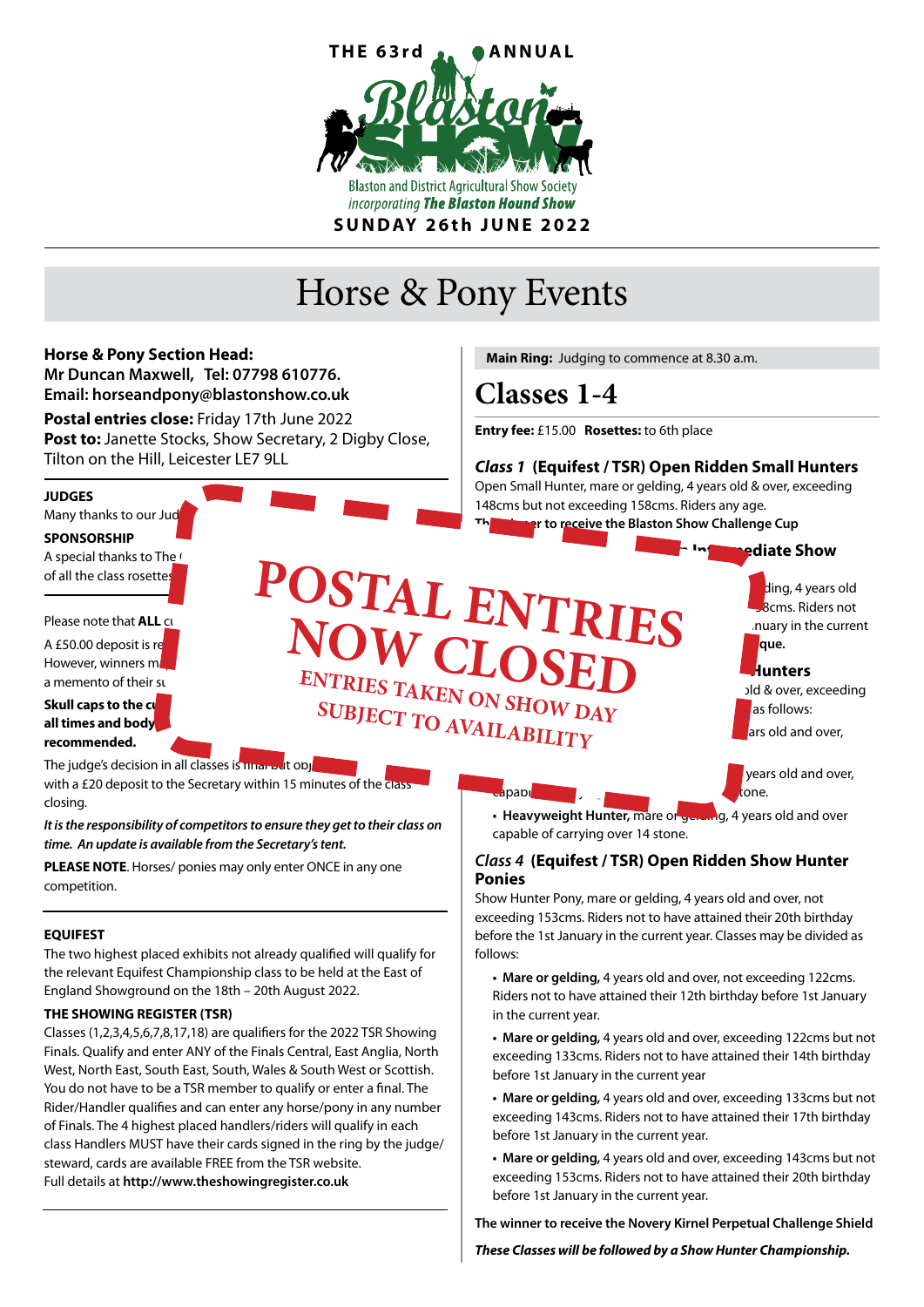# **Classes 5-10**

**Entry fee:** £15.00 **Rosettes:** to 6th place

### *Class 5* **(Equifest / TSR) Open Mountain & Moorland Ridden incorporating Junior Ridden Mountain and Moorland**

Open to Mountain & Moorland ponies registered with their respective Pure Bred Societies of Connemara, Dales, Dartmoor, Exmoor, Fell, Highland, New Forest, Shetland, Welsh A, B, C and D. Stallion, mare or gelding, 4 years old and over. Rider any age. This class may be divided as appropriate.

**The winner to receive the Blaston Show Mountain and Moorland Cup**

### *Class 6* **(Equifest / TSR) Open Mountain & Moorland Lead Rein and First Ridden**

**For Lead Rein -** Open to Mountain & Moorland ponies, registered with their respective Pure Bred Societies of Dartmoor, Exmoor, New Forest, Shetland and Welsh A or B. Mare or gelding, 4 years old and over, not exceeding 128cms. Riders not to have attained their 9 th birthday before 1st January in the current year. To be led by an attendant and shown in a Snaffle Bridle, the leadship to be attached to the noseband

only.

**For First Ridden - Open** with their respective Pure Bred Societies of Dartmoor, New York, New York, New York, New York, New York, New York, N Forest, Shetland, and Welsh A or B. Mare or gelding, 4 years of B. Mare or gelding, 4 years of  $\blacksquare$ over, not exceeding 12 cms. Riders not to have attained the set of the set of the set of the set of the set of birthday before 1st January 1990 and current year. suitable bridle. The winner to receive **NOW CLOS** 

# *Class 7 Equifest* **Skewbald**

Open ridden Piebald and state states of  $\overline{O}$   $\overline{O}$   $\overline{O}$   $\overline{O}$ & over. Riders any age.

BSPA Championship subject to the may be divided according to entries.

**The winner to receive the Henry Tate Challenge Cup**

# *Class 8* **(Equifest / TSR) Open Ridden Cobs and Open Maxi Cobs**

For Open Ridden Cobs – Open to mare or gelding, 4 years old & over, exceeding 148cms but not exceeding 155cms. To be shown hogged and trimmed. Riders any age. Classes may be divided as follows:

**• Open Lightweight Ridden Cob,** mare or gelding, exceeding 148cms but not exceeding 155cms. To be shown hogged and trimmed. Riders any age.

**• Open Heavyweight Ridden Cob,** mare or gelding, exceeding 148cms but not exceeding 155cms. To be shown hogged and trimmed. Riders any age.

**For Open Maxi Cobs** – Open to mare or gelding 4 years old and over, exceeding 155cms – to be judged as Cobs. To be shown hogged and trimmed. Riders any age.

**The winner to receive the Members Trophy**

# *Class 9* **Ridden Ex-Racehorse** *(Not before 1pm)*

Open to all thoroughbreds unraced and raced 4 years and over that have been 'in training' and are registered with Wetherbys. Class to be judged on turnout, manners, way of going, performance and JUDGES mation.

**The winner to receive the 'John' Trophy** The two highest placed exhibits not already qualified will qualify for Englass *10***Ridden Veteran**h - 20th August 2022. the relevant Equifest Championship class to be held at the East of

Open to riders of any age and to horses over 15 years of age of any height.

**The winner to receive the Falcon Hotel Challenge Cup**

*These Classes will be followed by a Show Horse Championship.*

 **Ring 2:** Classes to commence at 8.30 a.m.

# **Classes 11 & 12**

**Entry fee:** £15.00 **Rosettes:** to 6th place **Prize Money First:** £15.00 **Second:** £11.00 **Third:** £9.00

Arena Eventing in the set of the set of the set of the set of the set of the set of the set of the set of the set of the set of the set of the set of the set of the set of the set of the set of the set of the set of the se  $\mathbf{P} \mathbf{N}$   $\mathbf{P} \mathbf{D} \mathbf{F} \mathbf{D}$  as a modified below. **COMPUTER IN INC.** Indicately followed **POSTAL ENTRIES**  $\blacksquare$  ,  $\blacksquare$   $\blacksquare$   $\blacksquare$   $\blacksquare$   $\blacksquare$   $\blacksquare$   $\blacksquare$   $\blacksquare$   $\blacksquare$   $\blacksquare$   $\blacksquare$   $\blacksquare$   $\blacksquare$   $\blacksquare$   $\blacksquare$   $\blacksquare$   $\blacksquare$   $\blacksquare$   $\blacksquare$   $\blacksquare$   $\blacksquare$   $\blacksquare$   $\blacksquare$   $\blacksquare$   $\blacksquare$   $\blacksquare$   $\blacksquare$   $\blacksquare$   $\blacksquare$   $\blacksquare$   $\$ time should be based on a speed of 325 mpm (PC80 and below),  $J N S H N N$ 

**SUBJECT TO AVAILABILITY** vest number of pe the one closest to the walking before the

class starts. The Judge:

**NOW CLOSED**<br> **ENTRIES TAKEN ON SHOW DAY** 

The winner to receive the Fernie Pony and Cup

# *Class 12* **Arena Eventing (Horse)**

Arena Eventing is a two phase competition, General rules follow the current Pony Club Eventing Rule book except as modified below. Competitors will jump a course of show jumps immediately followed by a course of cross country style fences. There will be no more than 20 (dependent on size of arena) jumping efforts in total. The optimum time should be based on a speed 375 mpm (PC90 and above). Horses/ Ponies must be aged 5 years old and over. Stop Watches are not permitted.

The winner will be the competitor with the lowest number of penalties. In the event of a tie the winner will be the one closest to the optimum time. The course will only be open for walking before the class starts. The Judge's decision is final.

**The winner to receive the Ernest Harrison Challenge Cup**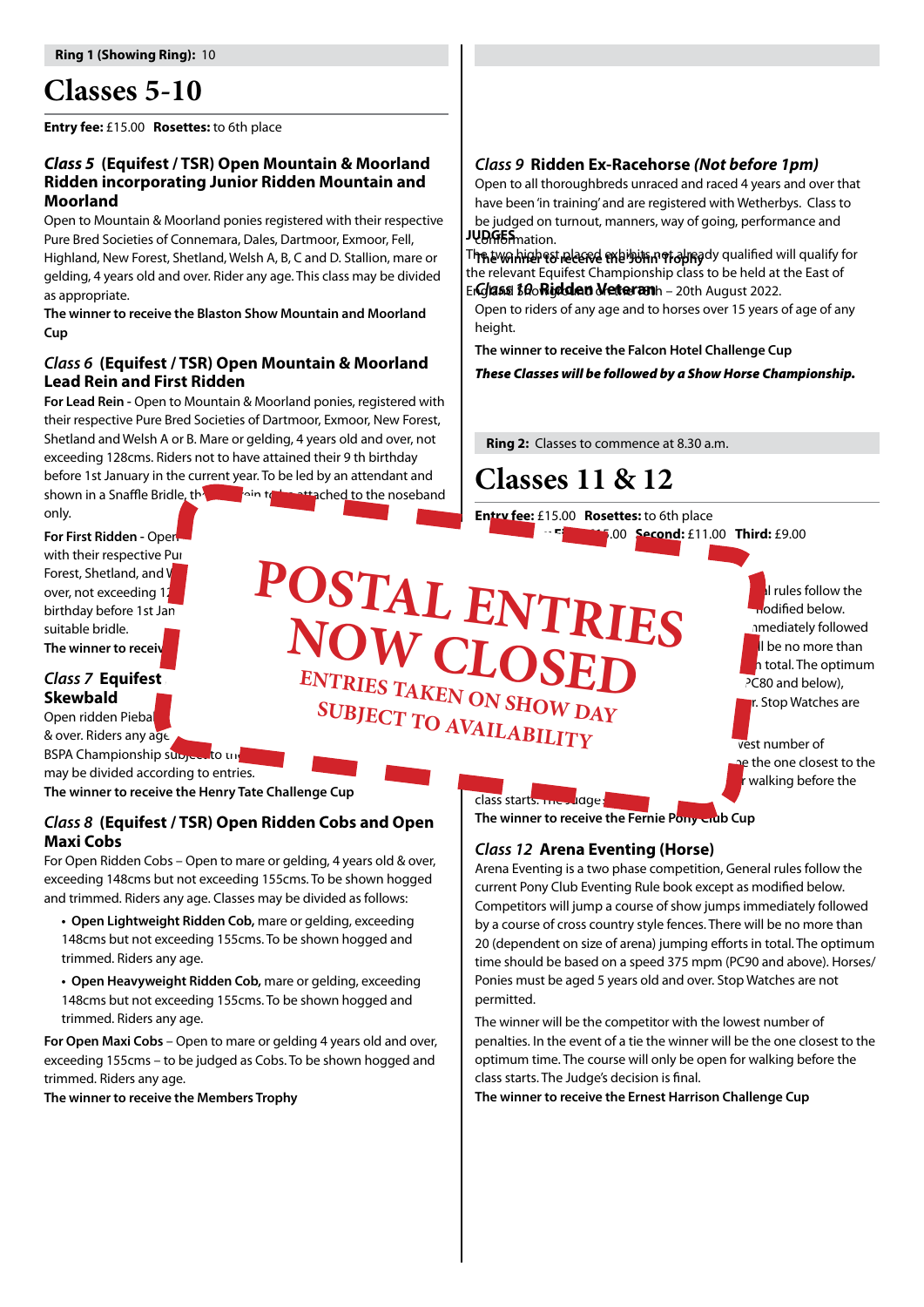# **Classes 13-16**

#### **Entry fee:** £15.00 **Rosettes:** to 6th place

# *Class 13* **(70 cm Horse and Pony Open Jumping)**

Maximum height 70cm. Time limit of 2 minutes allowed in the first section of the course. The second section of the course will be timed. No jump off.

#### **Faults**

- Knock down 4 faults
- First refusal 4 faults, Second refusal 4 faults, Third refusal - elimination
	-
- A horse or rider fall anywhere on the course elimination.

**Winner to receive the Blaston Novice Cup**

### *Class 14* **(80cm Horse and Pony Open Jumping)**

Maximum height 80cm. Time limit of 2 minutes allowed in the first section of the course. The second section of the course will be timed. No jump off

#### **Faults**

- Knock down 4 faults
- First refusal 4 faults, Second refusal 4 faults,
- Third refusal elimina<sup>+</sup>
- $\cdot$  A horse or rider fall

# *Class 15 (90cm Ho)*

Maximum height 90cm. The first of 2 minutes and 2 minutes allowed in the first allowed in the first allowed in section of the course. **The section of the course.** No jump off

#### **Faults**

- $\cdot$  Knock down 4 ults<br>• Knock down - 4 **KNUW CLO**
- 
- Third refusal eli
- A horse or rider fall and the course  $\mathbf{SIDID}$

**Winner to receive the Blast** 

# *Class 16* (100cm Horse and

Maximum height 100cm. Time limit of 2 minutes allowed in section of the course. The second section of the course will be timed. No jump off

#### **Winner to receive the Blaston Show Grand Prix Cup Faults**

- Knock down 4 faults
- First refusal 4 faults, Second refusal 4 faults,
- Third refusal elimination
- A horse or rider fall anywhere on the course elimination.
- **Winner to receive the Blaston Show Grand Prix Cup**

 **Ring 3:** Classes will not start before 12.30pm)

# **Classes 17 & 18**

POSTAL ENTRIES

**Entry FREE**

**SUBJECT TO AVAILABILITY** 

**NOW CLOSED**<br> **ENTRIES TAKEN ON SHOW DAY** 

**Entry fee:** £15.00 **Rosettes:** to 6th place **Prize Money First:** £15.00 **Second:** £11.00 **Third:** £9.00

# *Class 17* **(Equifest / TSR) Open Working Hunter Ponies**

Working Hunter Pony, mare or gelding, 4 years old and over, not exceeding 153cms. Riders must be the correct age for the animal they ride. Riders not to have attained their 25th birthday before 1st January in the current year. The course should consist of not less than 7 fences and should contain a change of direction and a spread fence. **The winner to receive The Gamesmaster Trophy**

# *Class 18* **(Equifest / TSR) Open Working Hunter**

**2.000pm** *activities* 

 $T_{\rm N}$   $T_{\rm N}$   $T_{\rm N}$   $T_{\rm N}$   $T_{\rm N}$  pony.

Stallion, mare or gelding, 4 years old and over, exceeding 148cms. Riders of stallions to have attained their 14th birthday before 1st January in the current year. Maximum height of fences 1.14m (3'9") at the discretion of the Judges.

These classes will be followed by a working hunter championship **(The winner to receive the Blaston Show Working Hunter Champion Plate, The highest placed horse that has hunted in the Fernie or Cottesmore countries in the last season will receive the Huntsman Trophy)** and an Overall Hunter Championship.